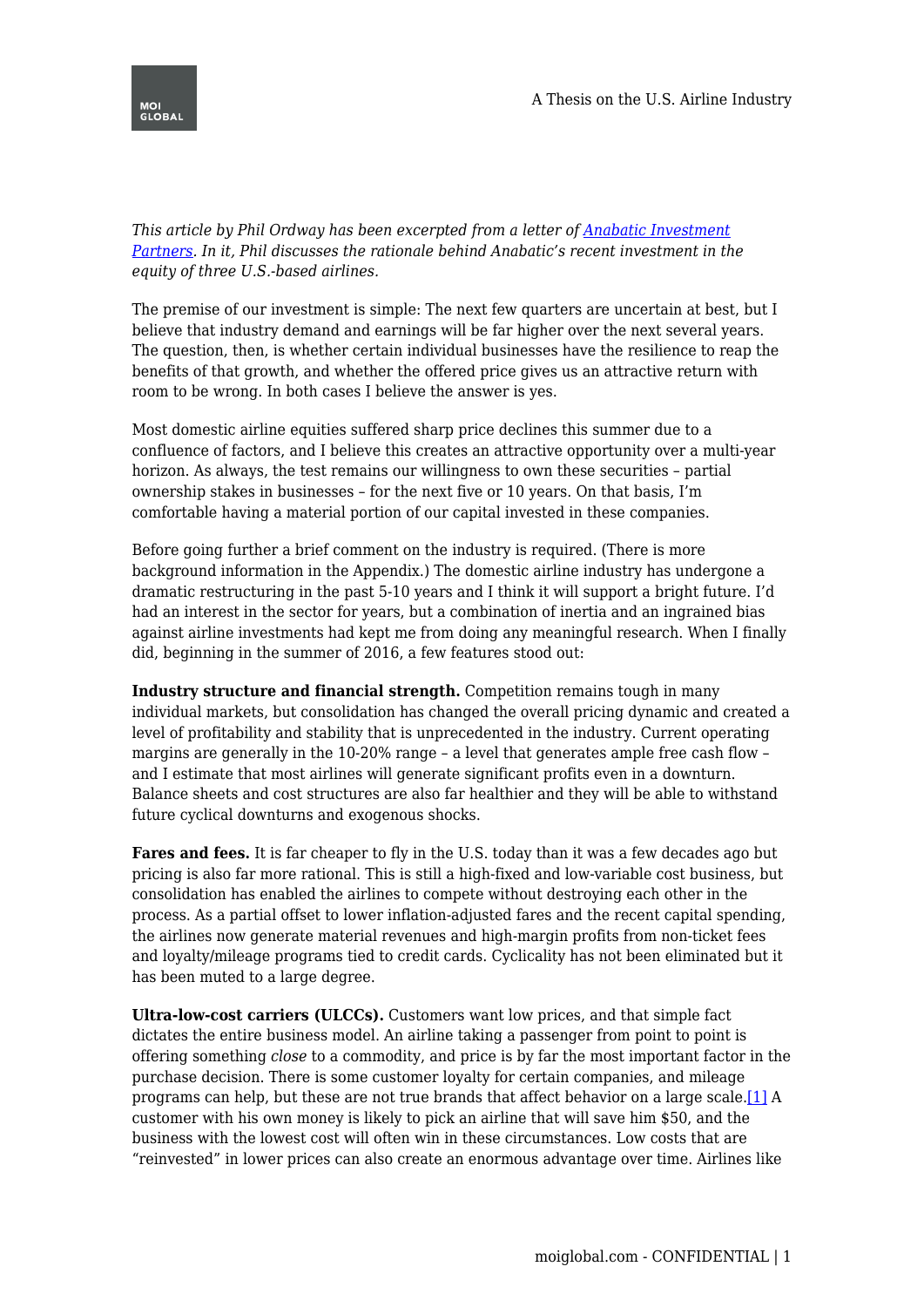Southwest and Ryanair are good examples of these concepts, and when I pulled my head out of the sand to look at what made them two of the world's most successful businesses what I saw would be familiar to any analyst looking at Costco, Amazon, Nucor, or IKEA. A cost advantage is hard to establish and easy to lose, but if maintained it makes life miserable for the competition. In the U.S. market the ULCCs have a material and growing cost advantage that will enable years of future growth at attractive margins and returns on capital.

The history of the industry is littered with bankruptcies and failures, and it always pays to focus on the potential for loss – more on that below. Right now I see far more pessimism than optimism in the market, and that bodes well for bargain-hunting investors. There have even been some prominent articles in the media positing "the death of the ULCC model" or "a return to the bad old days of the airline industry." In my opinion, the facts point to just the opposite.

The most prominent fear today seems to be centered on price competition. After a multiyear ULCC boom that peaked in 2014, unit revenues had been falling for two years before picking up in early 2017. In June, however, United kicked off a new round of price matching at its hubs, and the competition has since spread across the industry. The network carriers believe that their most valuable assets are their hubs and they are defending their home turf to prevent an upstart low-cost competitor like Spirit or Frontier from taking too much volume.[\[2\]](#page-9-1)

<span id="page-1-1"></span><span id="page-1-0"></span>The network carriers are not, however, picking a fight – they're *matching* Spirit and Frontier's fares, not undercutting them. Network carriers do have low marginal costs on flights at their hubs (thanks to the flow of connecting traffic), but it is the ULCCs with the long-term advantage in direct, point-to-point competition[.\[3\]](#page-9-2) The network carriers are also taking a loss on a substantial portion of the seats they sell at the ULCC-level prices via their new "Basic Economy" fares.

<span id="page-1-2"></span>Ironically, Basic Economy is a good thing for the industry and the customer. "Unbundling" fares so that customers pay only for the services they want is rational and keeps total fares down.[\[4\]](#page-9-3) Basic Economy also delineates and limits the amount of capacity dedicated to ULCC competition, checking their growth without destroying anyone's margins; it validates and spreads the low-fare-plus-ancillary-fees model; and it gives the networks another tool for price segmentation. With growing demand, this does not have to be a zero-sum game.

<span id="page-1-3"></span>When a recession or some exogenous calamity strikes the industry, I believe the recovery will be swift. United – and Southwest, to a lesser degree – just suffered a major disruption from Hurricane Harvey.[\[5\]](#page-9-4) Despite thousands of cancelled flights and an immediate spike in jet fuel of 20-40%, United still projects solid profitability this quarter. Over a more meaningful period, Southwest hasn't posted a full-year GAAP net loss in 44 years and counting. It has been profitable and growing across numerous recessions and shocks, and it grew almost uninterrupted through the 2007-09 financial crisis. Now the rest of the industry looks more like Southwest – and vice versa – than ever before.

Spirit has also been profitable each year since its conversion to a ULCC strategy took hold in 2007, and it remained profitable through the financial crisis as well. From a starting level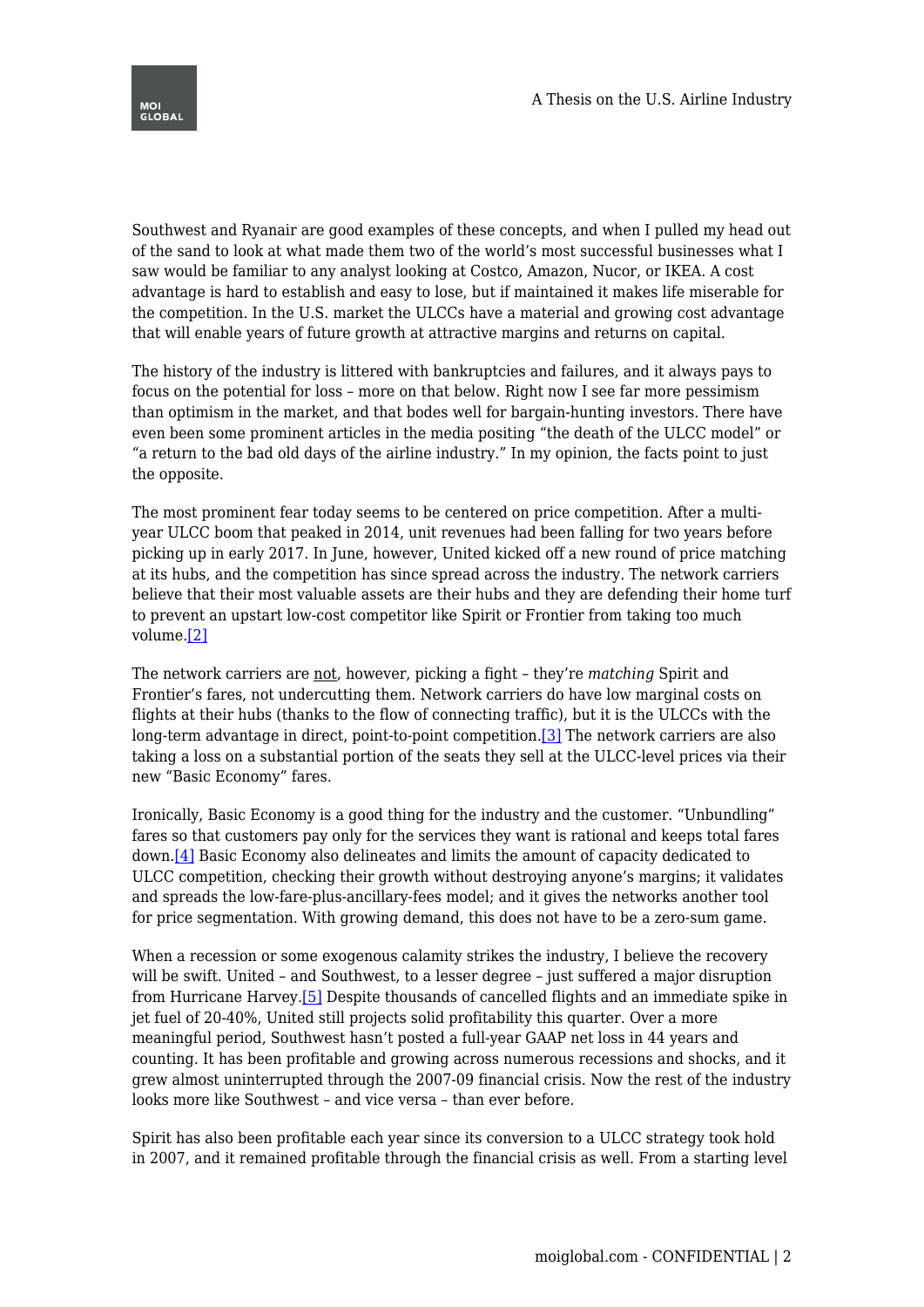of \$763 million in 2007, Spirit's sales never dipped below \$700 million in any full year. Sales had doubled by 2013 and they have nearly doubled again since 2013.

A lower growth rate would not be a surprise over the next five years, although the ULCCs should grow a few points ahead of the industry pace and it is hard to imagine a world in which demand does not grow over multi-year periods. With any demand growth, a low/midteens operating margin and incremental returns on capital above 20% should enable strong investment returns.

So why is there so much pessimism right now? I think part of the explanation lies in a deep skepticism of the industry. That skepticism was well deserved for several decades, and it initially deterred me from even looking at the industry. Despite undeniable improvements it's as if investors are just waiting for the other shoe to drop. Old ideas can be hard to break.

The other part of the explanation, which may be even more important, stems from a myopic focus on the immediate future. As Joel Tillinghast recently wrote in his book *Big Money Thinks Small*, investors often skip the hard, important question ("What's it worth?") and instead answer an easier question ("What comes next?"). Increasing price competition, higher fuel costs, war on the Korean peninsula, a recession, a terrorist attack, a catastrophic hurricane (or even *two* catastrophic hurricanes) – there are plenty of reasons to worry about "what comes next.["\[6\]](#page-9-5) None of these developments are welcome, of course, but their short-term impact can swing the pendulum too far in the direction of pessimism. The fear of further price declines can also create its own feedback loop, and fear alone may be responsible for keeping market prices at bargain levels.

<span id="page-2-0"></span>At current prices, investors are getting an approximate earnings yield of 8-12%. The worry, of course, is that recent industry conditions were a mirage in the desert, setting the stage for future earnings will be far lower. That is a valid concern – it is a cardinal sin to buy a low-quality company at what looks like a cheap price due to earnings that are temporarily inflated. As noted above, though, I think the opposite is true: these are better-than-average companies heading into a period of growth. I don't discount the potential for volatile earnings – the path is certain to be bumpy – but in my opinion this industry is just now entering a period of prosperity.

<span id="page-2-1"></span>Another piece of good news that might be overlooked is that the U.S. airlines can now reinvest *profitably* in their businesses. For decades they were forced to spend mountains of capital on investments that were unlikely to offer any meaningful return. Today, most capital expenditures come with returns above 15%, and as such most airlines have been spending heavily in recent years to upgrade their fleets.[\[7\]](#page-9-6) Spirit and Frontier have two of the youngest fleets in the industry, and American and Alaska each have younger fleets than their direct peers. With the newer technology also comes better fuel efficiency, a savings that can be 10% or more compared to older aircraft.

<span id="page-2-2"></span>The ULCCs have an especially strong incentive to reinvest their earnings. As a small share of the overall market, they have room to grow before they begin to compete head-to-head. Along the way they can stimulate additional demand, as low fares encourage more people to travel or to switch from other modes of transportation.[\[8\]](#page-10-0) As demand fills up the plane the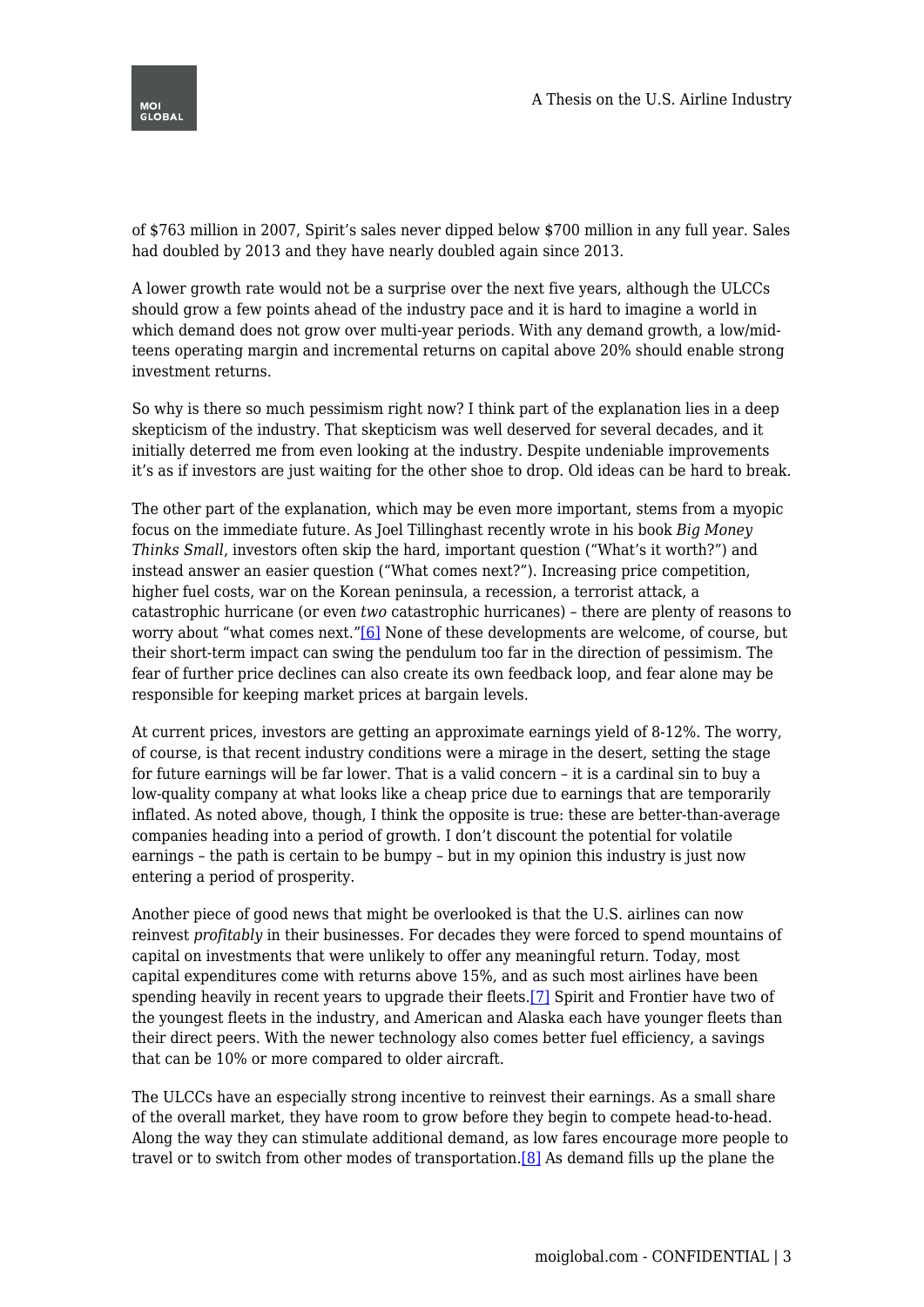

carrier's margins and cash flow expand, funding reinvestment opportunities. Spirit and Frontier combined have about 6% of the capacity in the U.S., and I believe that share will grow over time in addition to the growth in demand for air travel across the industry.

Capital allocation is a point of strength as well. After decades of fighting a losing war with their balance sheets, airline executives can now have thoughtful deliberations about the best use of their capital. Airlines are still capital intensive, but the free cash flow pouring out of the business and the credit card programs allows large investments in equipment with plenty of cash leftover for debt repayment, dividends, repurchase, joint ventures, and other strategic investments.<sup>[\[9\]](#page-10-1)</sup> Significant debt reduction funded out of operating cash flow in recent years has left many airlines with moderate debt levels and plenty of interest coverage it the case of a downturn.[\[10\]](#page-10-2)

<span id="page-3-1"></span><span id="page-3-0"></span>None of the analysis presented above is new or notable. Most analysts (not all, but most) would agree about the core concepts of demand growth and a low-cost advantage. Many would even agree about the favorable investment prospects over a period of several years. Far fewer seem willing to wait and ride out the inevitable volatility to earn that return.

What we offer is patience. The industry remains unpredictable, and I have no reliable way to forecast exactly what the rest of this year or next year will bring. Oil prices, macro conditions, and geo-political events make these companies almost impossible to model with many analysts' preferred degree of (false) precision. But a forecast of financial metrics down to two decimal places isn't necessary so long as I'm right about the future success of the business model, the overall industry conditions, and the price we're paying today.

A strong collection of like-minded partners gives us a significant advantage. With that in mind, current partners are often the best source of new partners, and we welcome your referrals.

### *APPENDIX*

If you pardon the flood of acronyms and jargon, this table conveys most of what is important about the industry. The majority of industry capacity is controlled by the three network carriers - each with a unit cost excluding fuel of  $~10-11$  cents - and Southwest, which used to have a major cost advantage but is now closer to the network carriers than the ULCC segment in terms of cost.

Load factors used to swing in a much wider range, and at the low end the operating losses were substantial. Breakeven load factors vary by airline, of course, given the differing price and cost structures, but in general breakeven load factors have improved as the industry has evolved. For most airlines the breakeven load factor is in the 70s, and with a load factor in the 80s the profits are substantial. (Ryanair, as an exemplar, has recently had load factors near 97%.)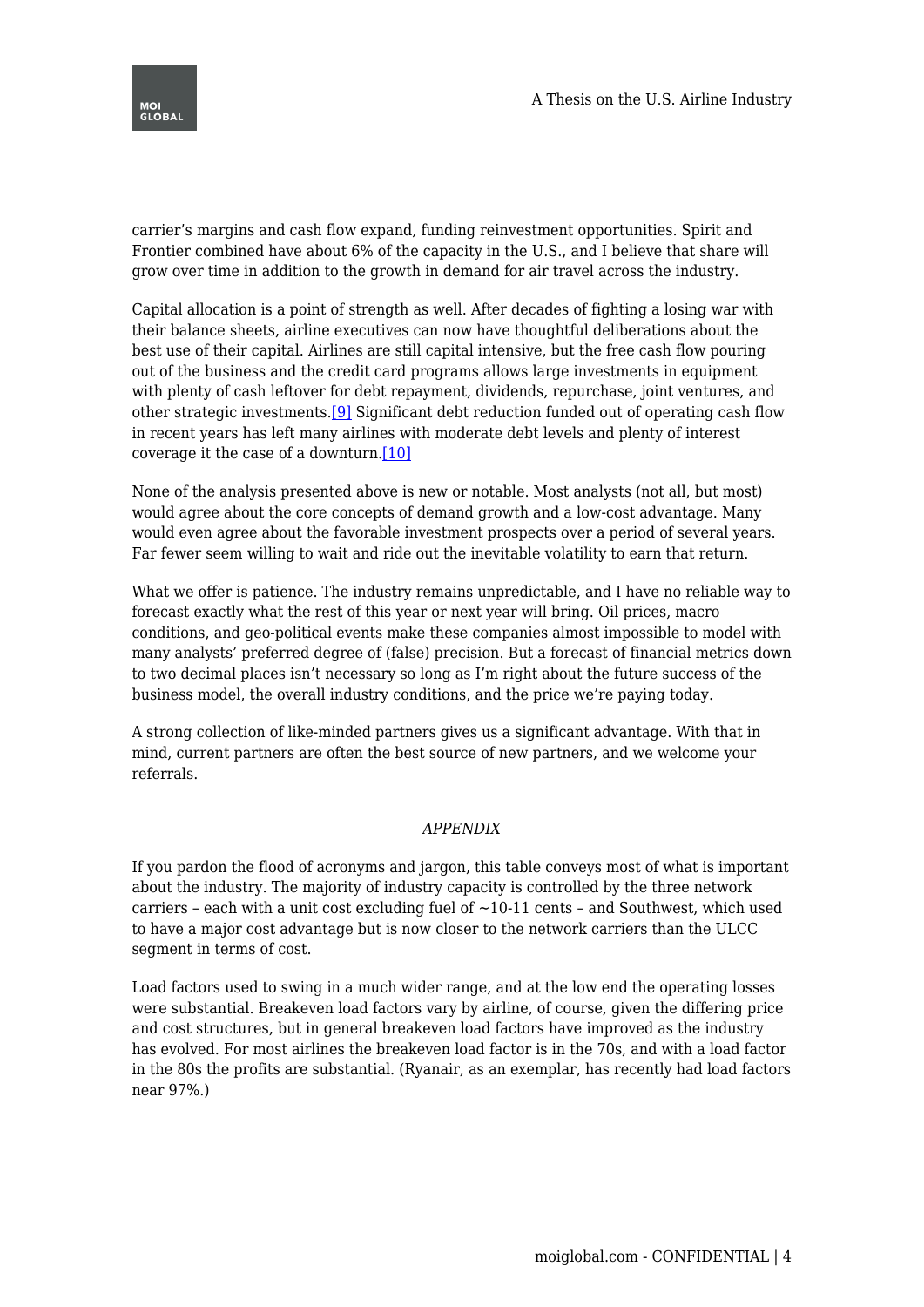|                          |            | <b>Fiscal Year 2016</b> |            |                                      |       |                   |                   |                     |  |
|--------------------------|------------|-------------------------|------------|--------------------------------------|-------|-------------------|-------------------|---------------------|--|
|                          |            |                         |            |                                      |       |                   | Adj.              |                     |  |
|                          |            |                         | <b>ASM</b> |                                      |       | <b>CASM</b>       | <b>CASM</b>       |                     |  |
|                          | Market     |                         | growth     |                                      |       | excl.             | excl.             | Load                |  |
| Carrier                  | share $^1$ | ASM <sup>2</sup>        | Y/Y        | PRASM <sup>3</sup> CASM <sup>4</sup> |       | fuel <sup>5</sup> | fuel <sup>6</sup> | factor <sup>7</sup> |  |
|                          |            |                         |            |                                      |       |                   |                   |                     |  |
| Alaska Airlines          | 7.1%       | 44,135                  | 10.6%      | 11.34                                | 10.38 | 8.50              | 8.04              | 84%                 |  |
| American Airlines        | 22.2%      | 273,410                 | 1.7%       | 12.65                                | 11.94 | 9.84              | 9.54              | 82%                 |  |
| Delta Air Lines          | 19.1%      | 251,867                 | 2.1%       | 13.41                                | 12.98 | 10.60             | 9.75              | 85%                 |  |
| <b>United Airlines</b>   | 17.5%      | 253,590                 | 1.4%       | 12.40                                | 12.70 | 10.41             | 9.38              | 83%                 |  |
| Hawaiian Airlines        | 2.3%       | 18,385                  | 3.7%       | 11.67                                | 11.18 | 9.31              | 8.71              | 84%                 |  |
| Legacy Network Carriers* | 68.2%      | 168,277                 | 3.9%       | 12.30                                | 11.84 | 9.73              | 9.08              | 84%                 |  |
|                          |            |                         |            |                                      |       |                   |                   |                     |  |
| JetBlue Airways          | 6.7%       | 53,620                  | 8.9%       | 11.21                                | 9.92  | 7.92              | 7.59              | 85%                 |  |
| Southwest Airlines       | 18.2%      | 148,522                 | 5.7%       | 12.52                                | 11.22 | 8.76              | 8.10              | 84%                 |  |
| Low-Cost Carriers*       | 24.9%      | 101,071                 | 7.3%       | 11.87                                | 10.57 | 8.34              | 7.85              | 85%                 |  |
|                          |            |                         |            |                                      |       |                   |                   |                     |  |
| <b>Frontier Airlines</b> | 2.3%       | 18,366                  | 20.6%      | 5.40                                 | 7.60  | 5.70              | 5.43              | 87%                 |  |
| Allegiant Travel Company | 1.5%       | 12,376                  | 17.6%      | 6.35                                 | 8.02  | 5.94              | 5.94              | 83%                 |  |
| Spirit Airlines          | 3.1%       | 25,495                  | 20.0%      | 4.71                                 | 7.37  | 5.61              | 5.45              | 85%                 |  |
| Ultra Low-Cost Carriers* | 6.9%       | 18,745                  | 19.4%      | 5.49                                 | 7.66  | 5.75              | 5.61              | 85%                 |  |

Source: company filings with the SEC and Anabatic analysis. Market data using closing prices on September 5, 2017. \* Sum in bold, average in bold italic as appropriate 1 Share of total domestic revenue passenger miles for the year ended December 31, 2016. 2 Available seat miles (in millions). One seat available to be flown on a flight for one mile is one ASM. 3 Passenger revenue per available seat mile, or unit revenue — the ticket revenue and non-ticket revenue (including all fees and charges) per available seat mile. 4 Cost per available seat mile, or unit cost — the cost to fly one seat one mile. 5 Unit cost excluding fuel. 6 Unit cost excluding fuel, adjusted under varying definitions to exclude unusual/one-time impacts and gains (losses) on asset disposals, fuel hedges, etc. 7 Utilization, calculated as revenue passenger miles divided by available seat miles.

### This snapshot of financial metrics and valuation based on 2016 results is instructive, with the usual caveat that past is not prologue.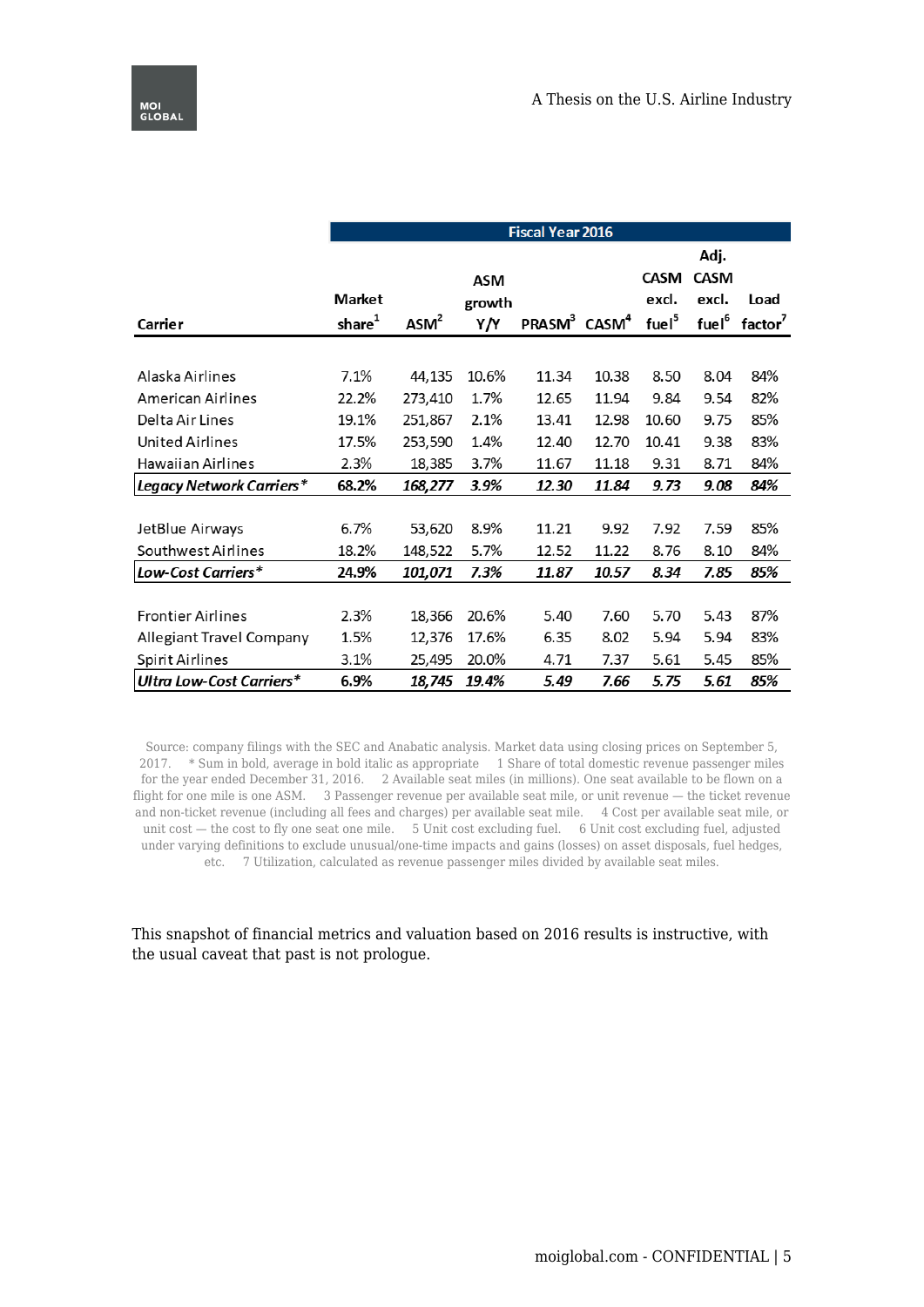# **Fiscal Year 2016**

|                                 | <b>Operating</b>    | <b>Operating</b>   | FCF                 | Earnings            |
|---------------------------------|---------------------|--------------------|---------------------|---------------------|
| Carrier                         | margin <sup>8</sup> | yield <sup>9</sup> | yield <sup>10</sup> | yield <sup>11</sup> |
|                                 |                     |                    |                     |                     |
| Alaska Airlines                 | 25%                 | 11%                | 14%                 | 9%                  |
| <b>American Airlines</b>        | 15%                 | 13%                | 28%                 | 13%                 |
| Delta Air Lines                 | 18%                 | 18%                | 20%                 | 13%                 |
| <b>United Airlines</b>          | 14%                 | 17%                | 27%                 | 12%                 |
| Hawaiian Airlines               | 21%                 | 18%                | 18%                 | 11%                 |
| Legacy Network Carriers*        | 19%                 | 15%                | 22%                 | 11%                 |
|                                 |                     |                    |                     |                     |
| JetBlue Airways                 | 20%                 | 16%                | 24%                 | 12%                 |
| Southwest Airlines              | 23%                 | 15%                | 13%                 | 7%                  |
| Low-Cost Carriers*              | 21%                 | 16%                | 19%                 | 10%                 |
|                                 |                     |                    |                     |                     |
| <b>Frontier Airlines</b>        | 18%                 | 8%                 | N/A                 | N/A                 |
| Allegiant Travel Company        | 27%                 | 15%                | 17%                 | 12%                 |
| Spirit Airlines                 | 21%                 | 12%                | 20%                 | 12%                 |
| <b>Ultra Low-Cost Carriers*</b> | 22%                 | 12%                | 18%                 | 12%                 |

Source: company filings with the SEC and Anabatic analysis. Market data using closing prices on September 5, 2017. \* Sum in bold, average in bold italic as appropriate 8 Operating income divided by revenues. 9 Operating income divided by enterprise value (current market capitalization plus preferred equity plus debt plus operating leases capitalized at 7x). 10 Free cash flow (adjusted to reflect the cash flow available for allocation: generally, net income plus D&A less our estimate of required capital spending) divided by current market capitalization. 11 Net income divided by current market capitalization. 12 Operating profit less estimated income taxes divided by invested capital (debt plus common and preferred equity plus capitalized operating leases). 13 Net income divided by book equity.

#### **Ultra-low-cost carriers**

Southwest is a great business success story, and its strategy drove much of the postregulation industry in America and the rest of the world. Ryanair copied most of the Southwest playbook and executed it to perfection in Europe, where it is now the largest European airline by passenger traffic. (Beyond some of the obvious differences among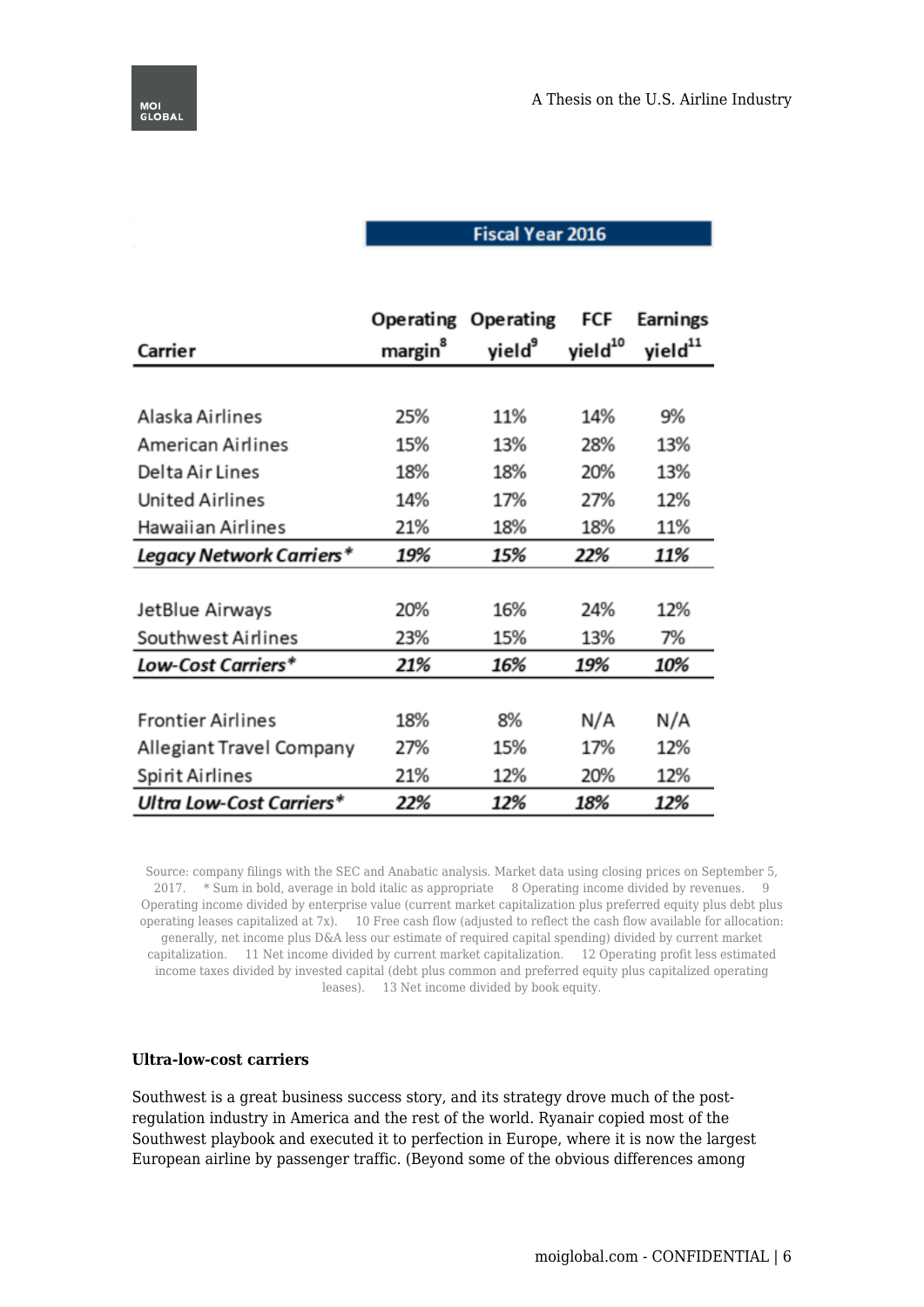

European and American travel options, Ryanair has the advantage of competing against legacy carriers that have been far less successful than the major American carriers.)

<span id="page-6-0"></span>The ULCC model has its critics, but the results are undeniable. A recent survey ranked 75 airlines around the world based on operating margin[.\[11\]](#page-10-3) Three of the top four – Allegiant, Ryanair, and Spirit – were ULCCs. (The other was Alaska, which came in third.) ULCCs fill a large, underserved segment of the market, they bring lower fares to all airline customers, and they make a lot of money in the process.

The linchpin to the ULCC model in the U.S. has been Bill Franke. A former attorney with a variety of business experiences, Mr. Franke helped pull America West out of bankruptcy in the 1990s. Ever the astute business student, Franke was a pre-IPO investor in Ryanair and a longstanding competitor against Southwest. Both experiences taught him the power of lost costs, and he took that lesson to heart. After he hired an executive team at America West that today runs must of the industry, he retired on September 1st, 2001. In the aftermath of the 9/11 tragedy he founded his own private equity firm, Indigo Partners, to invest in airlines. The results have been spectacular, and the companies he has founded or managed (Tigerair in Singapore, Wizz Air in Hungary, Spirit and Frontier in the U.S.) have reshaped the industry.

Indigo Partners is now the sole owner of Frontier. In the 2nd quarter of 2017 Frontier filed for a long-awaited IPO, but Frontier decided to postpone the offering as the price competition (primarily from United) heated up during June. The timing is uncertain but I think it is likely that Frontier will eventually go public, with Indigo selling a small portion of its shares in the offering.

The obvious next step would be a merger with Spirit. Mr. Franke was the major shareholder and chairman of Spirit from 2006-2013, and he oversaw the creation of its current business model. In 2013 he sold his stake and resigned from Spirit to buy Frontier. In less than four years under Indigo Partners' ownership Frontier has completed a successful transformation to the ULCC model. Mr. Franke has spoken openly about the desirability of ULCC consolidation, and the benefits of added scale are obvious. The urgency is low, however, as both airlines are doing well and competing head-to-head on fewer than 20% of their routes, by my estimate. Spirit also has to complete a new deal with its pilots and avoid any material shifts in its strategy or fleet composition if a Frontier merger is going to happen. I believe the logic is inescapable, but Mr. Franke is a patient manager and investor and it may be several years before a merger is consummated.

### **Culture**

The most common complaint – from customers and investors alike – often pertains to the customer experience. For the ULCCs, those complaints often miss the point. If a traveler can afford a first- or business-class ticket, there is no comparison to a ULCC flight. For everyone else, the differences are subtle to the point of being almost arbitrary. Basic Economy is further narrowing the gap between the experience of flying the network carriers and the low-cost carriers. If a carrier can deliver a reliable service between destinations, there is no evidence that customers want to pay enough to justify in the investment in frills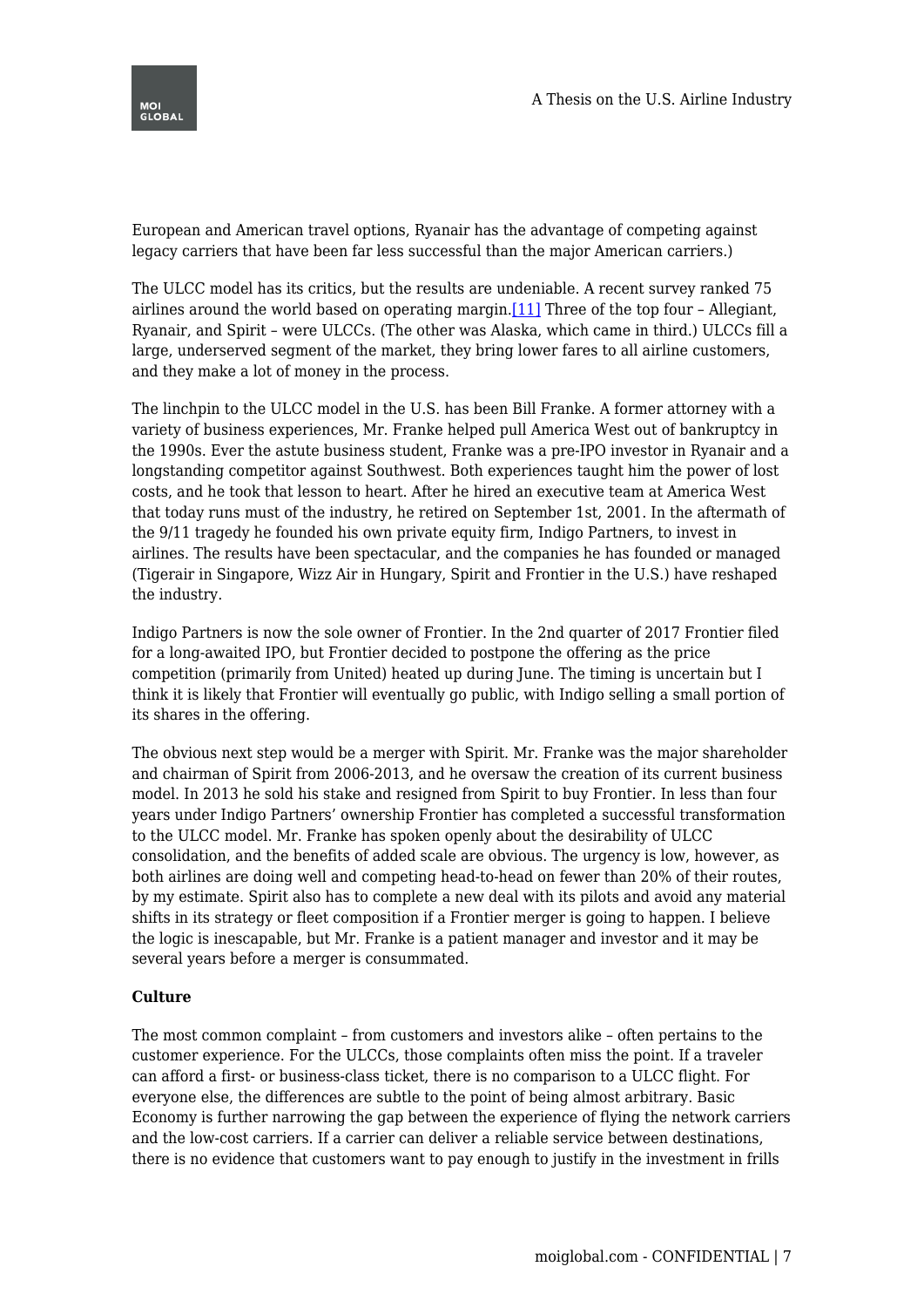

and amenities. People love to complain about airline service, but they also vote with their wallets several hundred million times per year and the results are clear – what they want are low fares with reliable service.

Outside of the debate about service quality, much of what makes the experience of air travel experience so frustrating is shared at the airport by all passengers. In my opinion, a significant part of what passengers hate about flying is out of the airlines' control. TSA lines, decrepit terminals, air traffic control delays, and slow ground transportation are often a source of frustration that ruins the experience of flying even if the flight itself is acceptable.

That said, airlines do control many aspects of the flying experience and most of them leave a lot to be desired. Simple customer service problems often metastasize in a Petri dish of stress and weak culture. Small issues can spiral out of control and cause the airlines to shoot themselves in the foot, as we've seen several times in recent months.

<span id="page-7-0"></span>Southwest had (and mostly still has) a unique, friendly culture that engendered both employee and customer loyalty. That culture has been an invaluable advantage over almost five decades. Alaska also has a unique and positive culture that it uses to its advantage.  $[12]$ Most other U.S. airlines, however, have a culture that would rank somewhere between average and poor. If Spirit or another ULCC could replicate a Southwest- or Ryanair-esque culture it would be huge advantage. I do think progress is being made, but changing a company's culture might be the only thing harder than changing a company's cost structure. In either case, eventual success will take years if it comes at all.

#### **Co-branded credit cards and loyalty programs**

Most people are familiar with airline-branded credit cards, but as the airlines' agreements with the card-issuing banks have been recut in recent years it has become a profit center for the airlines that may still be underappreciated. Each of the individual programs is worth many billions of dollars to American, Delta, United, Southwest and Alaska. (The other U.S. carriers have far smaller programs that are not as valuable.)

<span id="page-7-2"></span><span id="page-7-1"></span>Just as the competition for high-value cardmembers at Costco caused a price war between American Express and Citi, the recent contract negotiations with many of the major airlines yielded large price increases. Airlines hide behind exclusive contracts with the banks and the premise of "trade secrets" to avoid disclosing detailed numbers. Approximations can be made, however, and airline executives are on the record confirming that it is a significant and high-margin part of the business. Based on my estimates, it is reasonable to believe that the airlines get 1.5 cents or more per "mile" on the billions of miles sold to the banks each year.[\[13\]](#page-10-5) That cash flow also benefits working capital, as the cash comes in as soon as the miles are sold but the revenue is deferred until passengers redeem the travel or other awards. Along the way, of course, some miles are never redeemed (what's known as "breakage,") at a rate that may approach 10-30%, and some miles are redeemed for nonairfare awards on favorable terms to the airlines. As such, the margins for the miles sold by the airline are far higher than in the rest of the business. It is reasonable to assume that the profit margin on this business is in the 30-50% range, if not higher[.\[14\]](#page-10-6)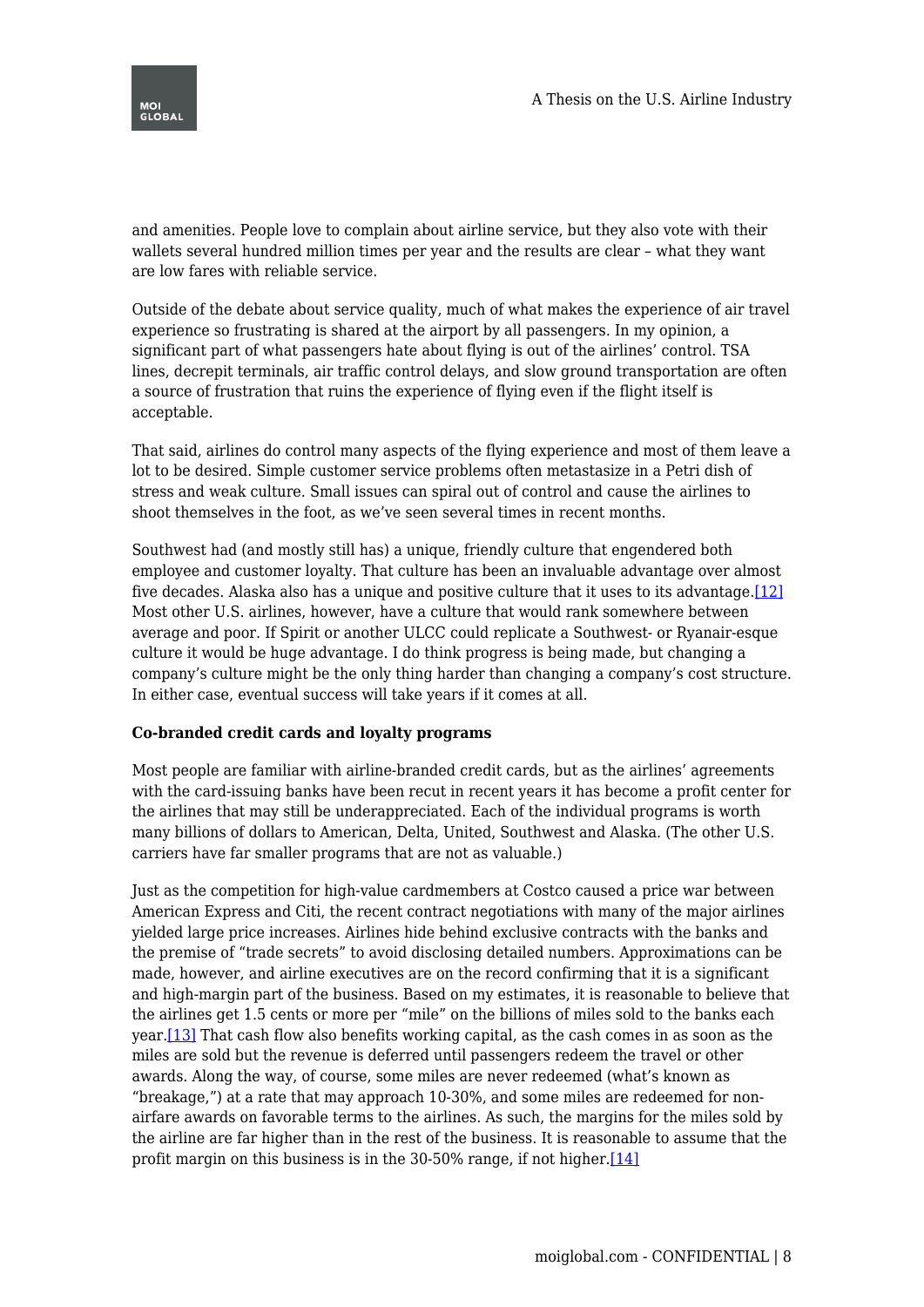

Alaska may be smaller than the Big Four of American, Delta, United and Southwest, but it may have the best loyalty program in the industry. It has made enrollment growth on its card deal with Bank of America a major priority in its Virgin American integration and its overall growth plan, even tying a small portion of employees' incentive pay to the program. The numbers are significant – Alaska disclosed \$900 million of 2016 cash flow from its loyalty programs – and I believe they will only increase over time due to organic growth and the Virgin America acquisition. American, as another example, could see an incremental cash flow benefit of \$500 million to \$1 billion per year starting in 2018, and given that it is due to a price hike the incremental profit margins could be close to 100%. Delta expects the \$2.7 billion of 2016 revenue it generated from its American Express partnership to hit \$4 billion by 2021, and the incremental \$300 million per year should yield very high margins[.\[15\]](#page-10-7)

<span id="page-8-0"></span>Airlines also benefit from generating revenues that are not directly tied to the airline business. In an industry downturn or recession the use of credit cards and the resulting cash flow from the mileage programs may decline, but it likely to decline far less than the airline business itself. That cash flow will provide a material cushion over time.

## *Airlines' Bankers (co-branded airline credit cards are lucrative — and growing more so for both big banks and the carriers)*



Source: Bloomberg.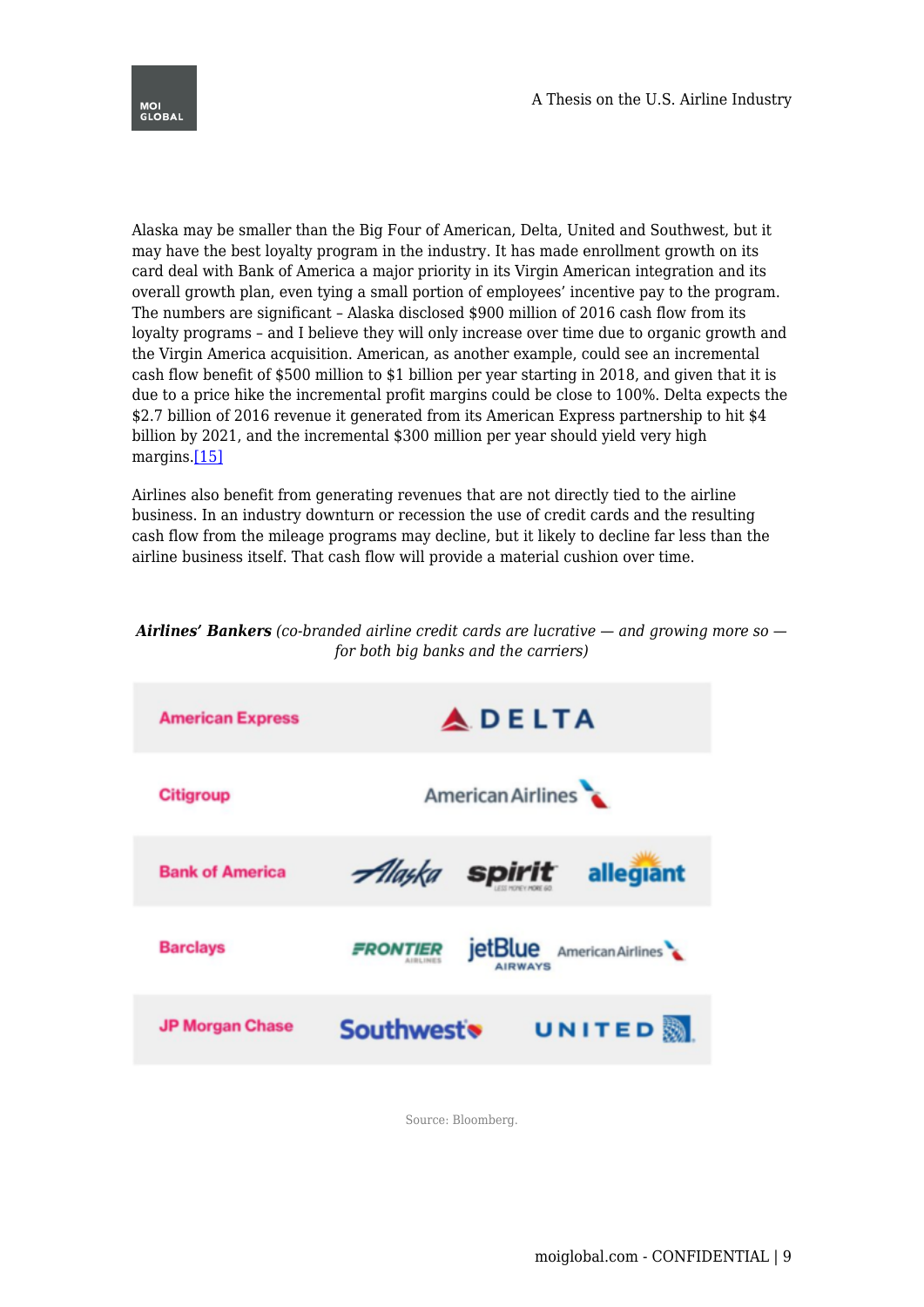<span id="page-9-0"></span>[\[1\]](#page-0-0) Alaska may have one of the best airline brands in the country, if not the world. Its loyal fliers often choose Alaska if the price is close, and the company rewards its customers with award-winning customer service. Alaska serves very attractive markets on the West Coast and it recently acquired Virgin America to expand further in California and on the East Coast. The integration is ongoing, but if Alaska can retain its cost advantage over the network carriers, maintain its culture, and capture the attractive growth in its markets, the future is bright.

<span id="page-9-1"></span>[\[2\]](#page-1-0) Scott Kirby, president of United, was responsible for the first implementation of this strategy in 2015 when he was in a similar role at American. That price competition did make a dent in unit revenues, but all of the U.S. airlines still posted exceptional profits in 2015 and 2016. A large part of the boost in profits was the drop in oil, but even if fuel jumps 25-50% (as it just did after Hurricane Harvey) I estimate pre-tax profit margins would still be in the 5-15% range, depending on the company. A rise in fuel costs would also be somewhat of a benefit to Spirit, as it would widen the gap between its cost and fares and those of its competitors.

<span id="page-9-2"></span>[\[3\]](#page-1-1) Operating a hub is an expensive proposition and one that the ULCCs largely avoid. ULCCs also do not have to incur countless other costs that are required at a full-service airline. Labor and fuel are the two biggest expenses for any airline, and ULCCs maximize their efficiency on both fronts. Another significant cost advantage stems from the ULCCs' labor force – as younger/newer airlines that are growing more rapidly than their peers, the ULCCs can attract younger pilots at lower pay with the offsetting benefit of more rapid career progression and more flexible work schedules. With labor representing a quarter to a third of operating expenses, the savings are significant.

<span id="page-9-3"></span>[\[4\]](#page-1-2) Spirit now gets more than 40% of its passenger revenue from fees and charges. The total revenue has declined from about \$130 per flight per passenger in 2012-2014 to \$107 in 2016, but the average non-ticket revenue has been close to flat. And yes, the ULCCs' all-in fares – with all fees included – is still lower than the average fares on other carriers.

<span id="page-9-4"></span>[\[5\]](#page-1-3) United Airlines' CFO Andrew Levy recently said that Hurricane Harvey created "the largest operational impact in the company's history."

([http://wsw.com/webcast/cowen43/ual/\)](http://wsw.com/webcast/cowen43/ual/) The company has grown and changed since prior disruptions, and Mr. Levy wasn't trying compare horrific human tragedies. But from a business-only perspective it is worth noting that the result is not financial distress but lower quarterly earnings guidance and a pre-tax margin that is still estimated to be 8-10%.

<span id="page-9-6"></span><span id="page-9-5"></span>[\[6\]](#page-2-0) Spirit has the added complication of a pilot contract negotiation that is in arbitration. During the  $2<sup>nd</sup>$  quarter the negotiation resulted in some minor but material work disruptions by some pilots, and further labor problems would be a major concern. Most of the other carriers have agreed to new labor contracts in recent years, and in almost all cases the unit costs will be rising. The relative differences, of course, are all important, and Spirit should retain a large advantage even if the contract, as expected, results in an incremental \$1 billion of pilot wages over the life of the deal.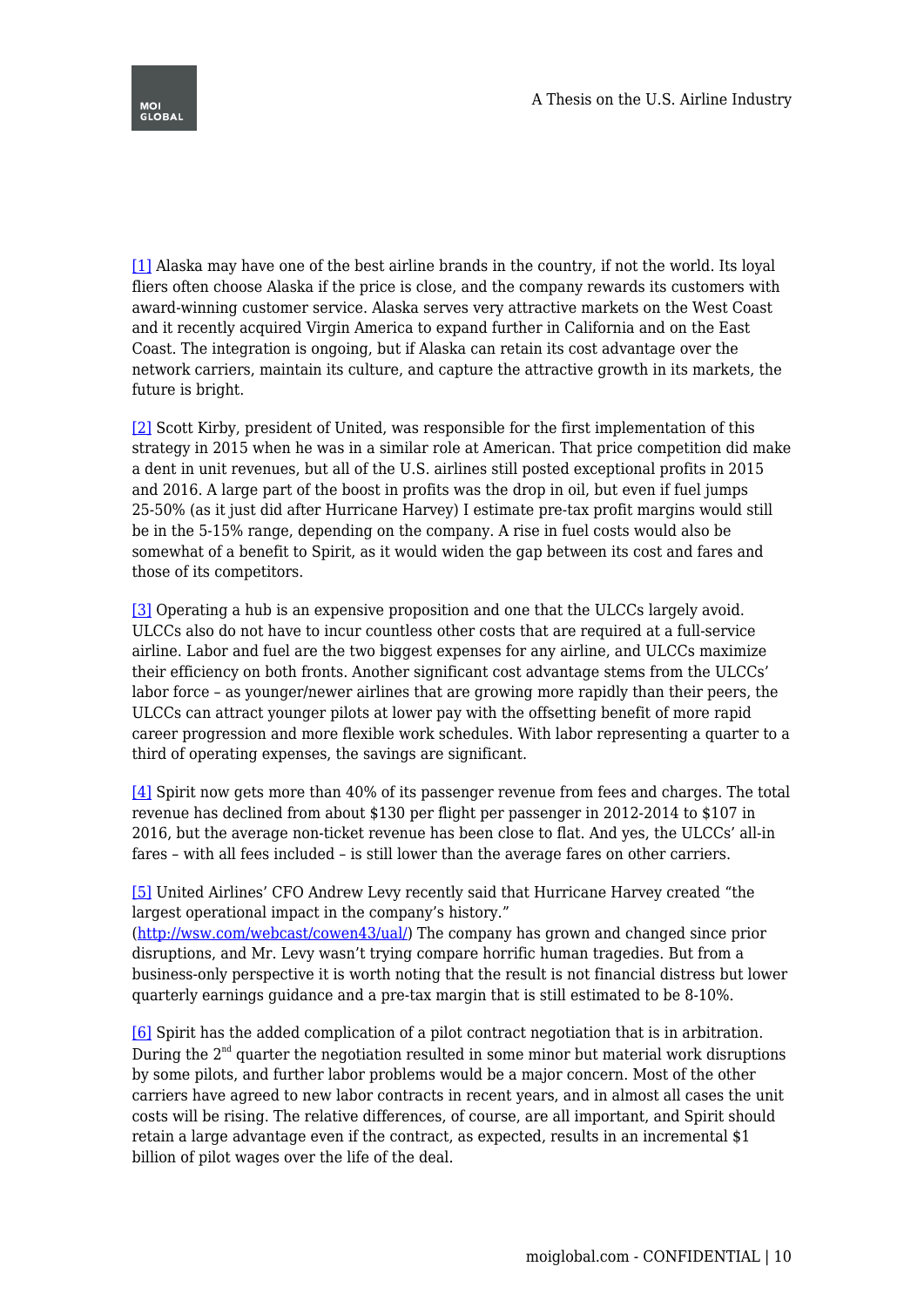[\[7\]](#page-2-1) By my calculation, all of the major U.S. carriers are earning a return on invested capital (after-tax net operating profit over the sum of debt, equity and capitalized leases) of 10-25%. Leverage varies, but that results in a return on equity of approximately 15-40%.

<span id="page-10-0"></span>[\[8\]](#page-2-2) Spirit estimates an average 35-40% year-over-year increase in passenger traffic on routes it entered between 2007-2016. (Source: [https://goo.gl/j6XbSa\)](https://goo.gl/j6XbSa)

<span id="page-10-1"></span>[\[9\]](#page-3-0) Buybacks are often misused, but in the case of the major U.S. airlines the recent past has been encouraging: American, Delta, United, Southwest, and Alaska have reduced their share counts by 35%, 16%, 24%, 21%, and 14%, respectively in the past 3-5 years. Those repurchases were all made at attractive prices and not done to the detriment of the balance sheet (most companies *reduced* debt at the same time). It is also encouraging that most airlines have made massive investments in their fleets using operating cash flow. (Source: company filings with the SEC)

<span id="page-10-2"></span>[\[10\]](#page-3-1) Pension obligations are a material liability at some airlines, although most of the plans are well funded and can be supported by operating cash flow in the normal course of business. Operating leases must also be capitalized in any consideration of overall financial leverage.

<span id="page-10-3"></span>[\[11\]](#page-6-0) Source: Airline Weekly

<span id="page-10-4"></span>[\[12\]](#page-7-0) For anyone who hasn't experienced Alaska firsthand, this article ("Why Little Alaska Airlines Has the Happiest Customers in the Skies") explains the culture pretty well. <https://goo.gl/RfTD7V>

<span id="page-10-5"></span>[\[13\]](#page-7-1) Note that a "mile," as used in the context of a loyalty or frequent flyer program, does not compare to an actual mile in the context of the business. An average one-way flight (a "stage length") is just over 1,000 miles, and an average coach fare on that trip might be \$80-\$120 on a ULCC, \$140-\$175 on LUV/ALK/JBLU, and \$180-\$200 on UAL/AAL/DAL. That same trip would likely require 10,000 – 15,000 "miles" or points. So if each of those "miles" was sold to the issuing banks at \$0.015-\$0.020, that would bring revenue equal to or exceeding most of the cash fares, with all of the breakage falling straight to the bottom line.

<span id="page-10-6"></span>[\[14\]](#page-7-2) United disclosed ~41% net margins in its loyalty program segment in 2005 documents related to its bankruptcy proceeding. (Source: SEC and bankruptcy court filings <https://goo.gl/KtDFgn>and [https://goo.gl/NMDYSP\)](https://goo.gl/NMDYSP). Those disclosures ended in 2006 but prices have generally moved in favor of the airlines since that time. The business has also grown: in 2005 it was 5% of operating revenues, and that number is closer to 12% today. (Source:<https://goo.gl/i9Dty4>)

<span id="page-10-7"></span>[\[15\]](#page-8-0) Source: company filings with the SEC ([https://goo.gl/t7m3c9\)](https://goo.gl/t7m3c9)

*IMPORTANT NOTE*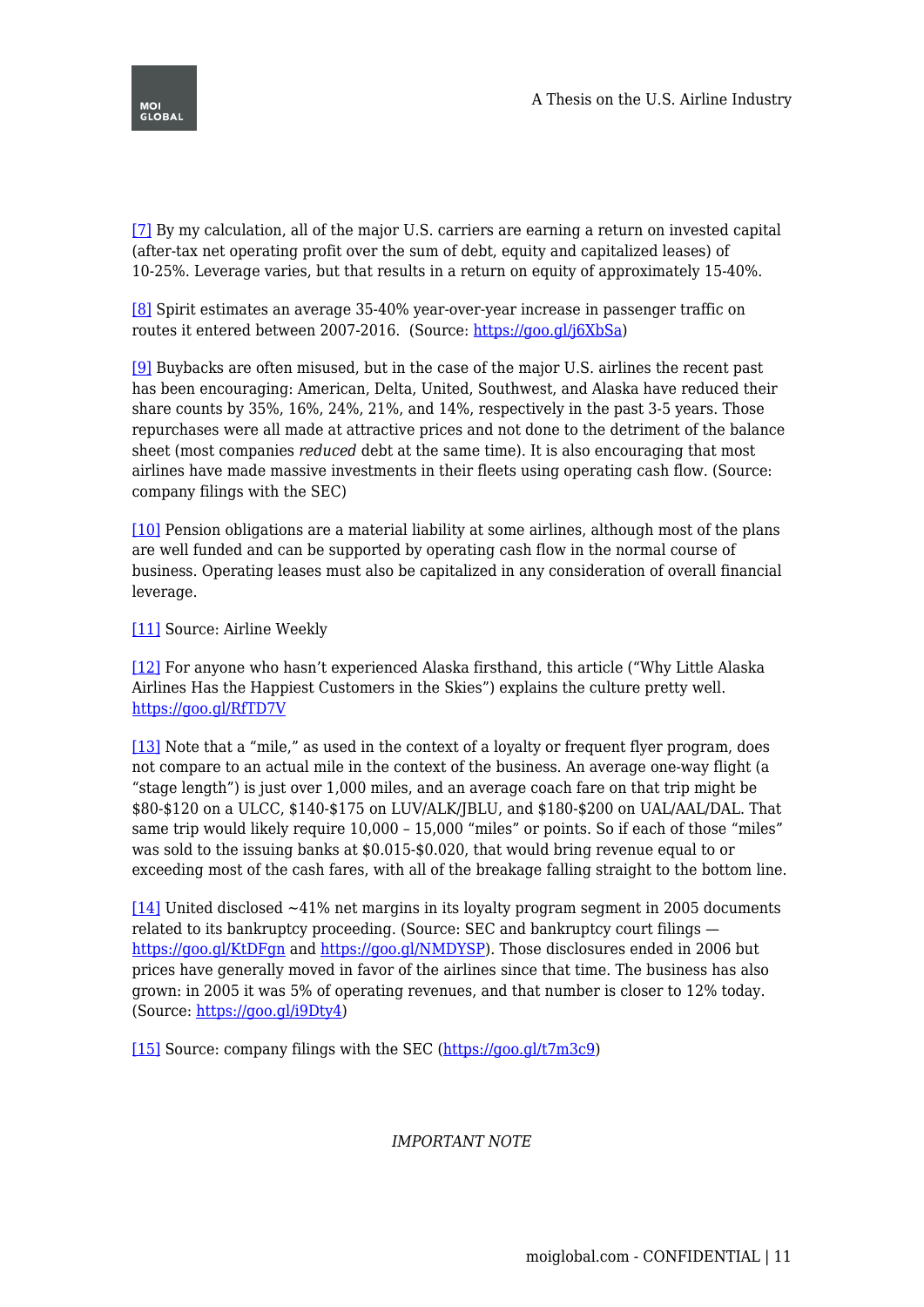

Gross Long and Gross Short performance attribution for the month and year-to-date periods is based on internal calculations of gross trading profits and losses (net of trading costs), excluding management fees/incentive allocation, borrowing costs or other fund expenses. Net Return for the month is based on the determination of the fund's third-party administrator of month-end net asset value for the referenced time period, and is net of all such management fees/incentive allocation, borrowing costs and other fund expenses. Net Return presented above for periods longer than one month represents the geometric average of the monthly net returns during the applicable period, including the Net Return for the month referenced herein. An investor's individual Net Return for the referenced time period(s) may differ based upon, among other things, date of investment. In the event of any discrepancy between the Net Return contained herein and the information on an investor's monthly account statement, the information contained in such monthly account statement shall govern. All such calculations are unaudited and subject to further review and change.

For purposes of the foregoing, the calculation of Exposure Value includes: (i) for equities, market value, and (ii) for equity options, delta-adjusted notional value.

THE INFORMATION PROVIDED HEREIN IS CONFIDENTIAL AND PROPRIETARY AND IS, AND WILL REMAIN AT ALL TIMES, THE PROPERTY OF ANABATIC INVESTMENT PARTNERS LLC, AS INVESTMENT MANAGER, AND/OR ITS AFFILIATES. THE INFORMATION IS BEING PROVIDED SOLELY TO THE RECIPIENT IN ITS CAPACITY AS AN INVESTOR IN THE FUNDS OR PRODUCTS REFERENCED HEREIN AND FOR INFORMATIONAL PURPOSES ONLY.

THE INFORMATION HEREIN IS NOT INTENDED TO BE A COMPLETE PERFORMANCE PRESENTATION OR ANALYSIS AND IS SUBJECT TO CHANGE. NONE OF ANABATIC INVESTMENT PARTNERS LLC, AS INVESTMENT MANAGER, THE FUNDS OR PRODUCTS REFERRED TO HEREIN OR ANY AFFILIATE, MANAGER, MEMBER, OFFICER, EMPLOYEE OR AGENT OR REPRESENTATIVE THEREOF MAKES ANY REPRESENTATION OR WARRANTY WITH RESPECT TO THE INFORMATION PROVIDED HEREIN. *AN INVESTMENT IN ANY FUND OR PRODUCT REFERRED TO HEREIN IS SPECULATIVE AND INVOLVES A HIGH DEGREE OF RISK. THERE CAN BE NO ASSURANCE THAT THE INVESTMENT OBJECTIVE OF ANY SUCH FUND OR PRODUCT WILL BE ACHIEVED. MOREOVER, PAST PERFORMANCE SHOULD NOT BE CONSTRUED AS A GUARANTEE OR AN INDICATOR OF THE FUTURE PERFORMANCE OF ANY FUND OR PRODUCT. AN INVESTMENT IN ANY FUND OR PRODUCT REFERRED TO HEREIN CAN LOSE VALUE.* INVESTORS SHOULD CONSULT THEIR OWN PROFESSIONAL ADVISORS AS TO LEGAL, TAX AND OTHER MATTERS RELATING TO AN INVESTMENT IN ANY FUND OR PRODUCT.

THIS IS NOT AN OFFER TO SELL OR SOLICITATION OF AN OFFER TO BUY AN INTEREST IN A FUND OR PRODUCT. ANY SUCH OFFER OR SOLICITATION WILL BE MADE ONLY BY MEANS OF DELIVERY OF A FINAL OFFERING MEMORANDUM, PROSPECTUS OR CIRCULAR RELATING TO SUCH FUND AND ONLY TO QUALIFIED INVESTORS IN THOSE JURISDICTIONS WHERE PERMITTED BY LAW.

ALL FUND OR PRODUCT PERFORMANCE, ATTRIBUTION AND EXPOSURE DATA,